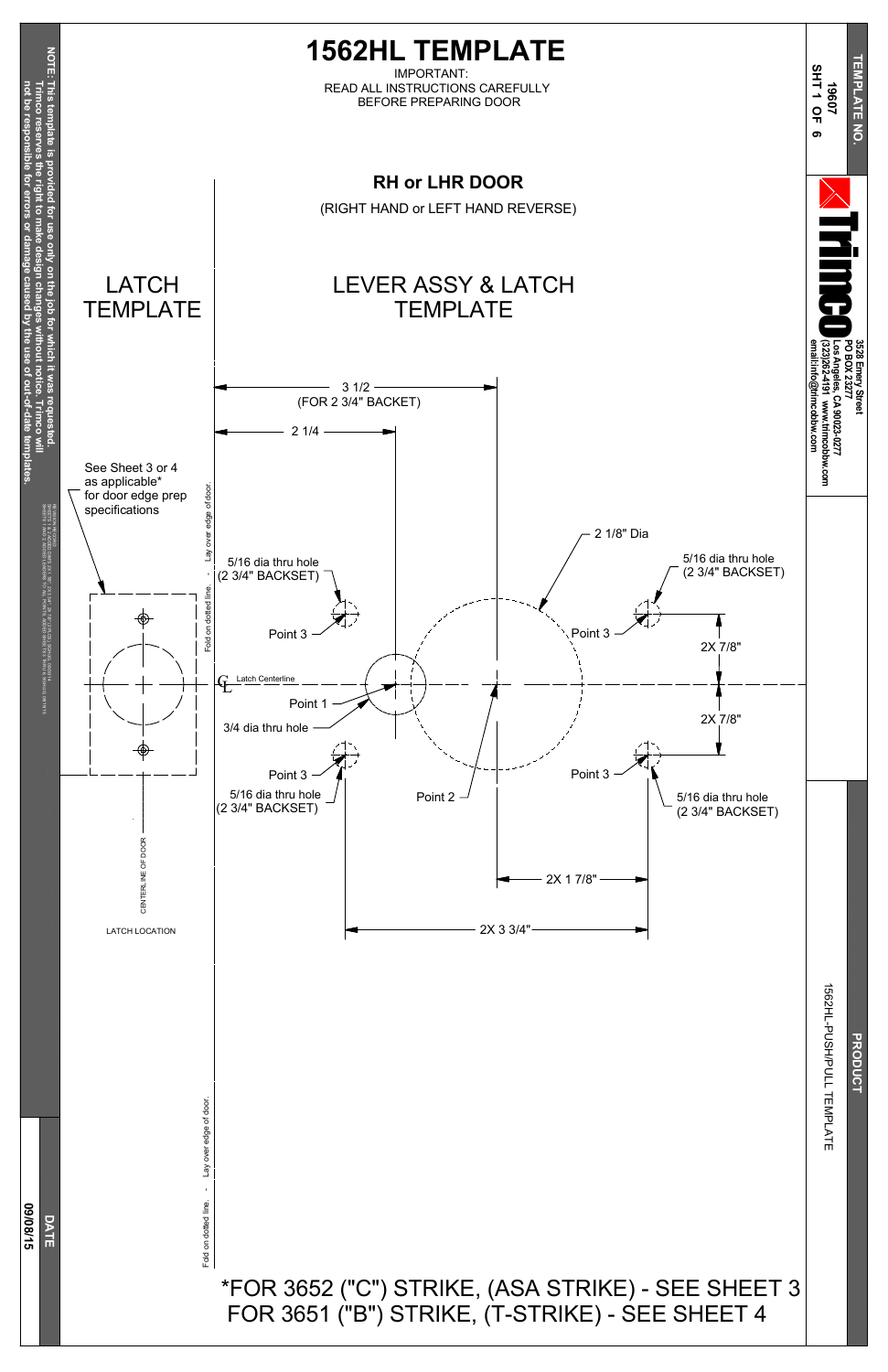Fold on dotted line. - Lay over edge of door. Fold on dotted line. - Lay over edge of door

HL-PUSH/PULL TEMPLATE

**PRODUCT** 





#### \*FOR 3652 ("C") STRIKE, (ASA STRIKE) - SEE SHEET 3 FOR 3651 ("B") STRIKE, (T-STRIKE) - SEE SHEET 4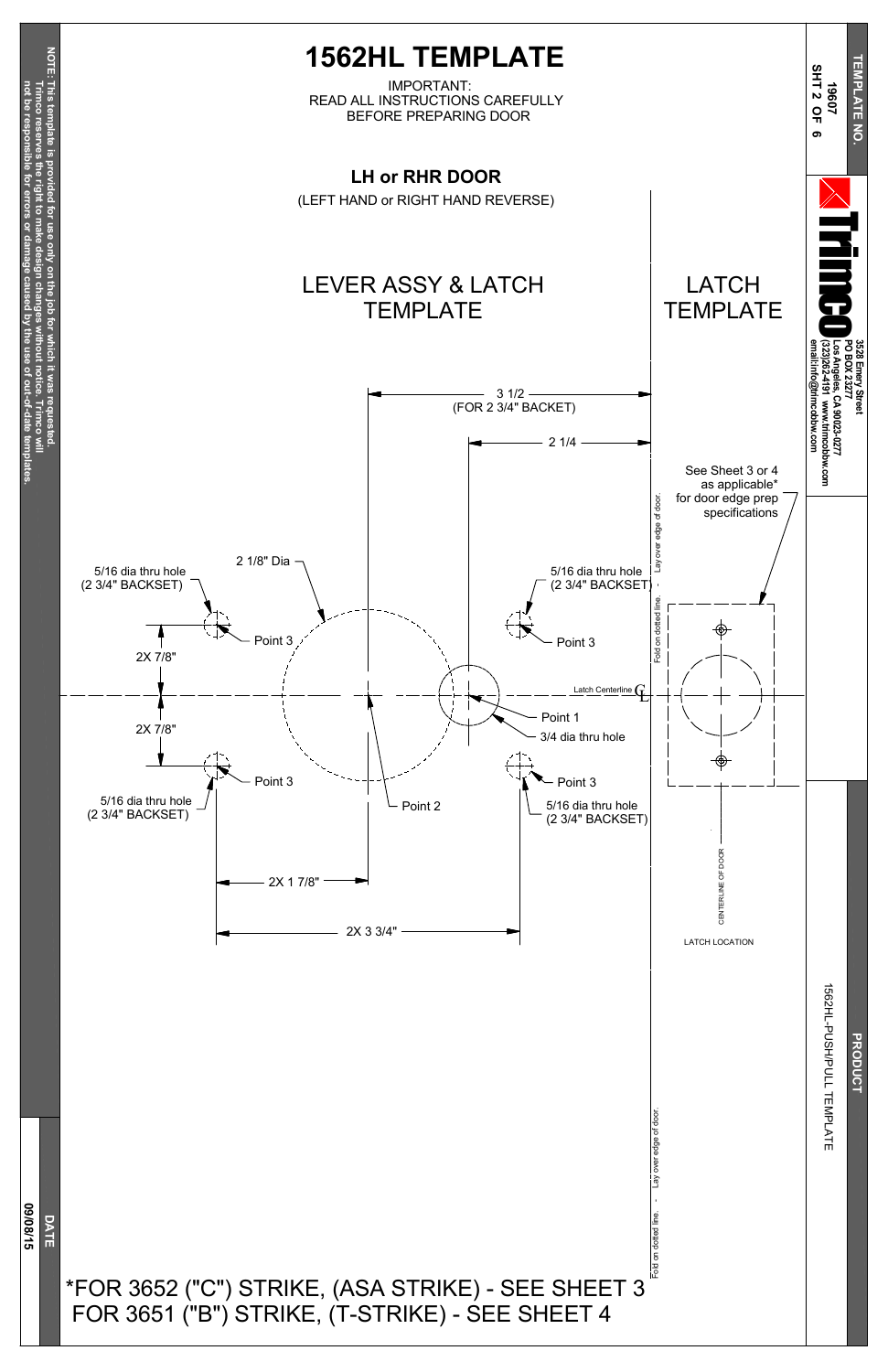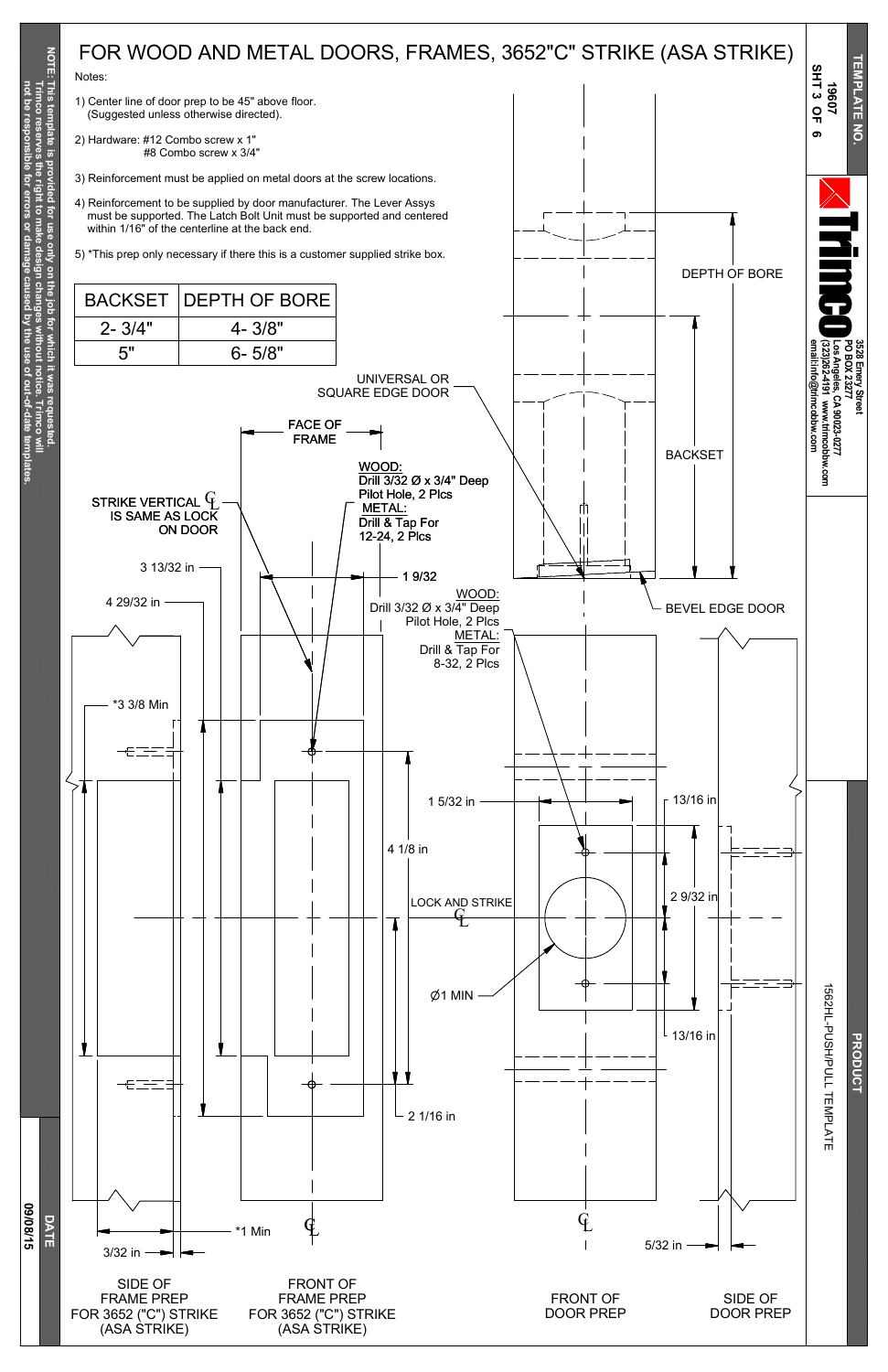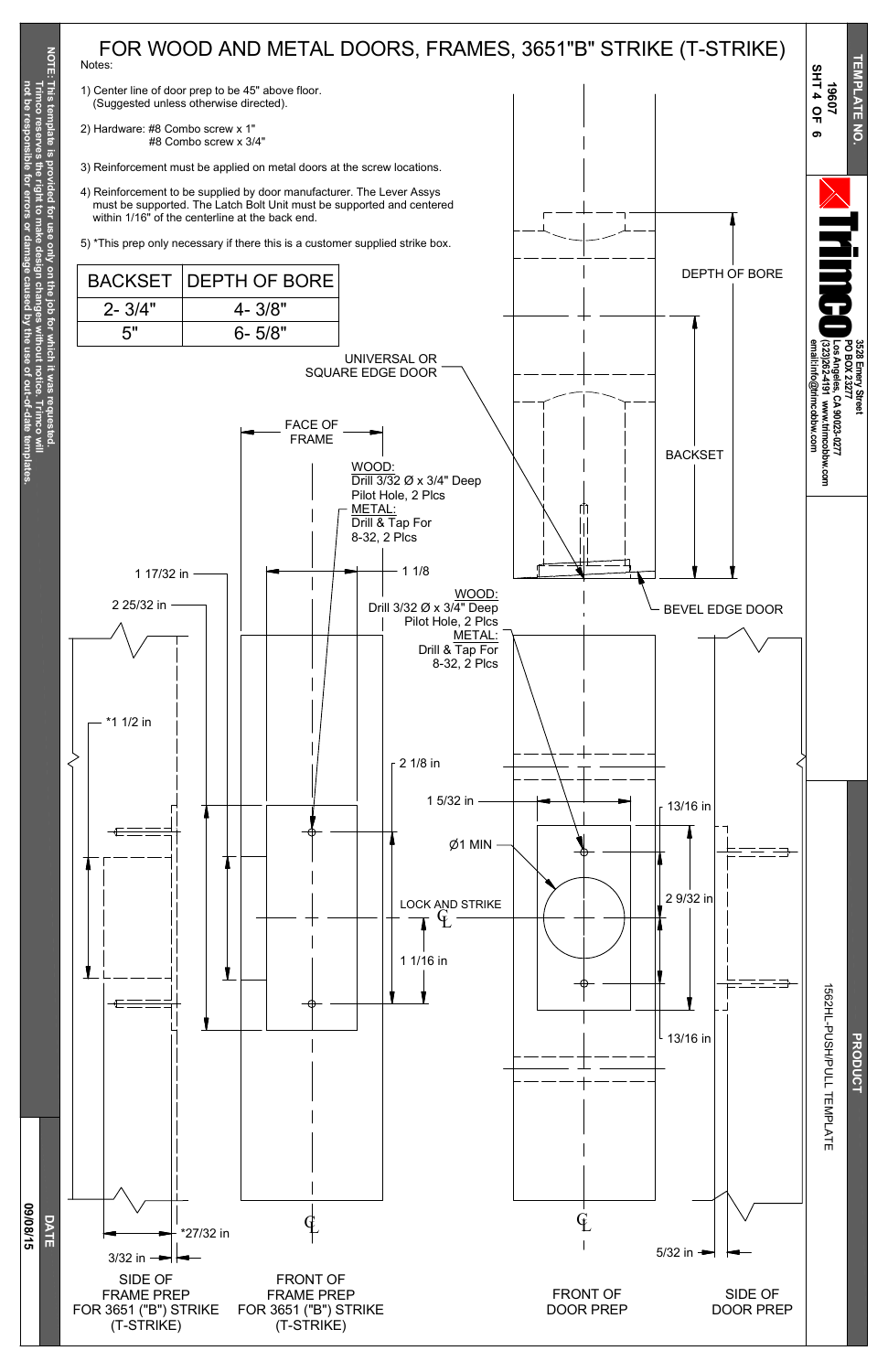**Trim c o** §<br>≡

**Trim c o**

**reserves**

**the right to make**

**design**

**changes**

**without**

**notice.**

**not be resp**

**onsible**

**for**

**errors**

**or**

LOCATING PIN CAM PIVOT PIN CAM PIVOT PIN (STILL PARTIALLY ENCASED IN THE LONG BUSHING)

**damage**

**caused**

**b y the use of**

**out-of-date**

**tem**

**plates.**

**D A T E 0 9/0 8/15**

FULLY ASSEMBLED

PARTIALLY DISASSEMBLED (PER INSTRUCTIONS ABOVE)



HL-PUSH/PULL

TEMPLATE

1562HL PULL ASSEMBLY